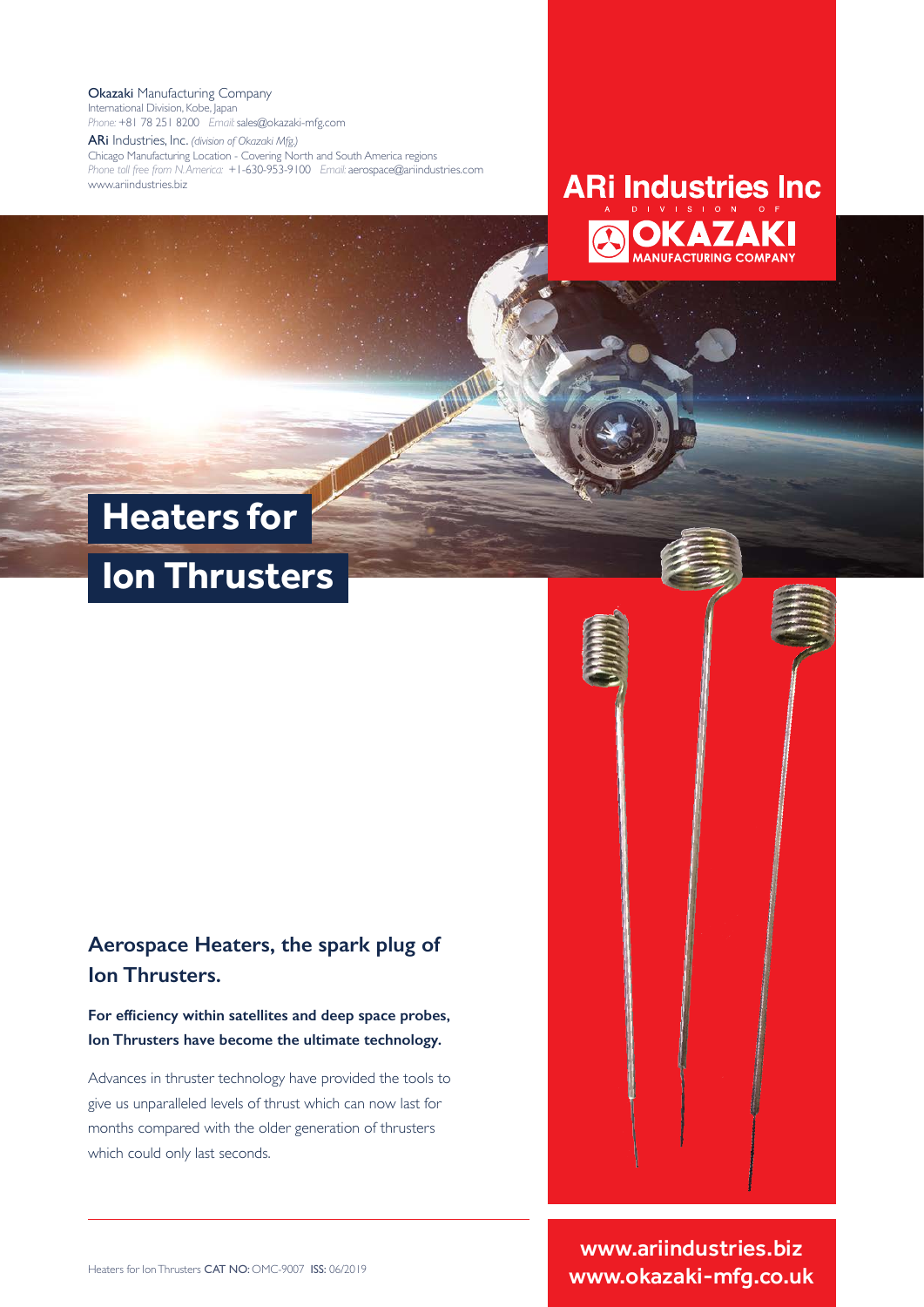#### **Ion Thrusters - the dream of yesterday, the reality today**

At the heart of each Ion thruster is the chamber that holds the cathodes. The cathodes are part of the plasma generating system which give the thrusters their long life. Typical plasma thrusters have a heater to generate the heat needed to allow the plasma to start flowing in the Ion thrusters. At ARi Industries we have developed heaters to be used in these extreme environments.

Ion Thruster systems rely heavily on the lifetime and durability of our heaters along with their ability to reach temperatures that base metal heaters are unable to attain. Development of our heating solutions required researching the latest materials and technologies. ARi has

been successful in producing heaters able to reach the high temperatures required by our customers, yet still provide the long-life reliability needed.

ARi, located near Chicago, Illinois in the USA, offers specialty heater cable which can be used to reach the extreme temperatures required to ignite the plasma within Ion Thrusters. Our product offering goes beyond what any normal base metal heaters can obtain. There are many different solutions for Ion Thrusters, but with our custom solutions designed around your requirements, ARi Industries are the only heater supplier you will need.

When looking at your heater design, here are some options you may want to consider:

#### **Specifications**

| Heater O.D.                     | Minimum O.D                                  | Maximum O.D.                      |
|---------------------------------|----------------------------------------------|-----------------------------------|
|                                 | $0.062$ inch<br>(1.57mm) Nominal             | $0.150$ inch<br>(3.8 Imm) Nominal |
| Number of Wires                 | 1 to 4 wire designs are possible             |                                   |
| Resistance                      | Design dependent.                            |                                   |
| <b>Outer Sheath Material</b>    | Typically Tantalum, but others are possible. |                                   |
| Insulation materials<br>offered | Compacted<br>Magnesium Oxide                 | Compacted<br>Alumina Oxide        |
| <b>Typical Conductors</b>       | Typically Tantalum, but others are possible. |                                   |

Okazaki Manufacturing Company International Division, Kobe, Japan *Phone:* +81 78 251 8200 *Email:* sales@okazaki-mfg.com

ARi Industries, Inc. *(division of Okazaki Mfg.)* Chicago Manufacturing Location - Covering North and South America regions *Phone:* +1-630-953-9100 *Email:* aerospace@ariindustries.com

# **ARi Industries Inc OKAZAKI**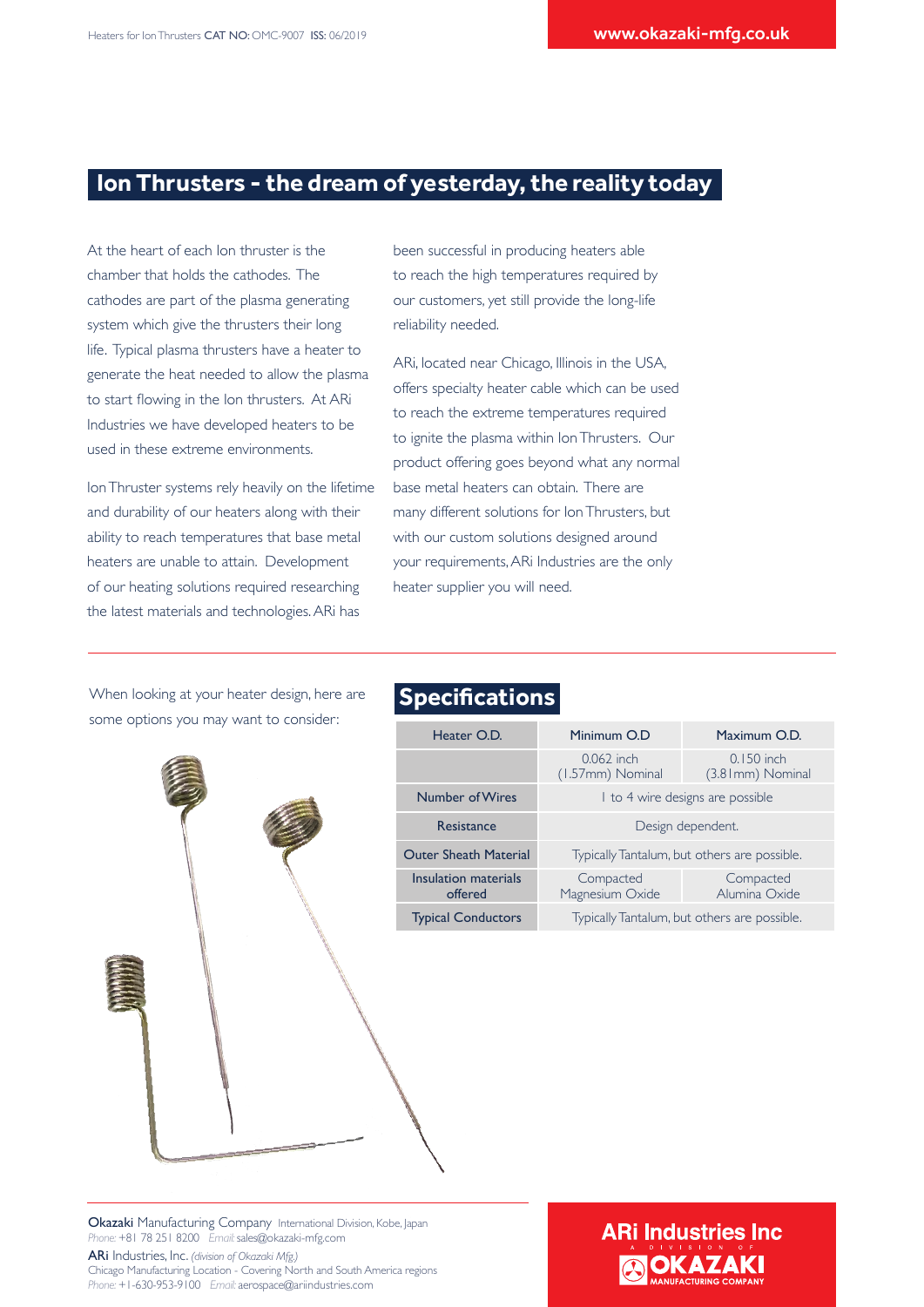#### **Out of this World Temperatures**

From our facility in Addison, Illinois, our engineers have developed a product which can reach out of this world temperatures, primarily with the use of refractory metals that allow us to reach the required temperatures needed in Ion Thrusters.

Our product is capable of reaching temperatures over 1400°C when used within a properly designed Thruster/Cathode assembly.

How much higher the temperature will reach is up to the application parameters in which the heater will be used.

What temperature is needed to kick in the plasma? The temperature will depend on the design and efficiency of the Ion Thruster. Using the heaters correctly can be hard and does not always work with the normal way we use heaters here in our atmosphere.



Okazaki Manufacturing Company International Division, Kobe, Japan *Phone:* +81 78 251 8200 *Email:* sales@okazaki-mfg.com

ARi Industries, Inc. *(division of Okazaki Mfg.)* Chicago Manufacturing Location - Covering North and South America regions *Phone:* +1-630-953-9100 *Email:* aerospace@ariindustries.com